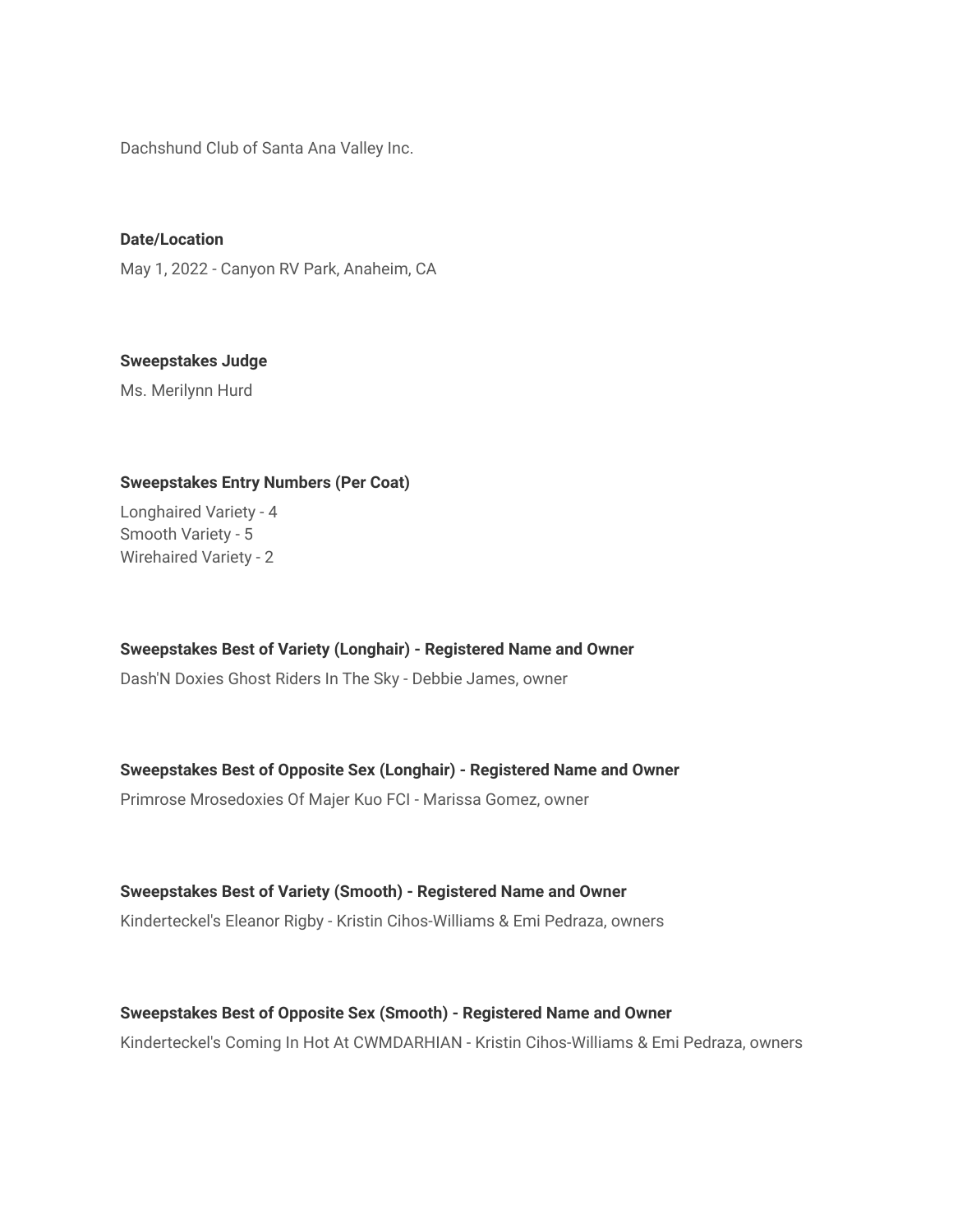**Sweepstakes Best of Variety (Wirehair) - Registered Name and Owner**

Willowood-Sandale Beach Runner - Christy Nelson, owner

**Sweepstakes Best of Opposite Sex (Wirehair) - Registered Name and Owner** Benway's Johnny Walker Red MW - Philip Benway, owner

**Best in Sweepstakes - Registered Name and Owner** Dash'N Doxies Ghost Riders In The Sky - Debbie James, owner

### **Best of Opposite Sex in Sweepstakes - Registered Name and Owner**

Kinderteckel's Coming In Hot At CWMDARHIAN - Kristin Cihos-Williams & Emi Pedraza, owners

**Regular Classes Judge**

Ms. Georjan Bridger

# **Total Entry Numbers (Per Coat)**

Longhaired Variety - 32 Smooth Variety - 18 Wirehaired Variety - 10

## **Winners Dog (Longhair) - Registered Name and Owner**

Glenavan Firecracker ML - Nancy Stanley-Waud, owner

### **Reserve Winners Dog (Longhair) - Registered Name and Owner**

Roserun's Your Truly - Connie Jones, owner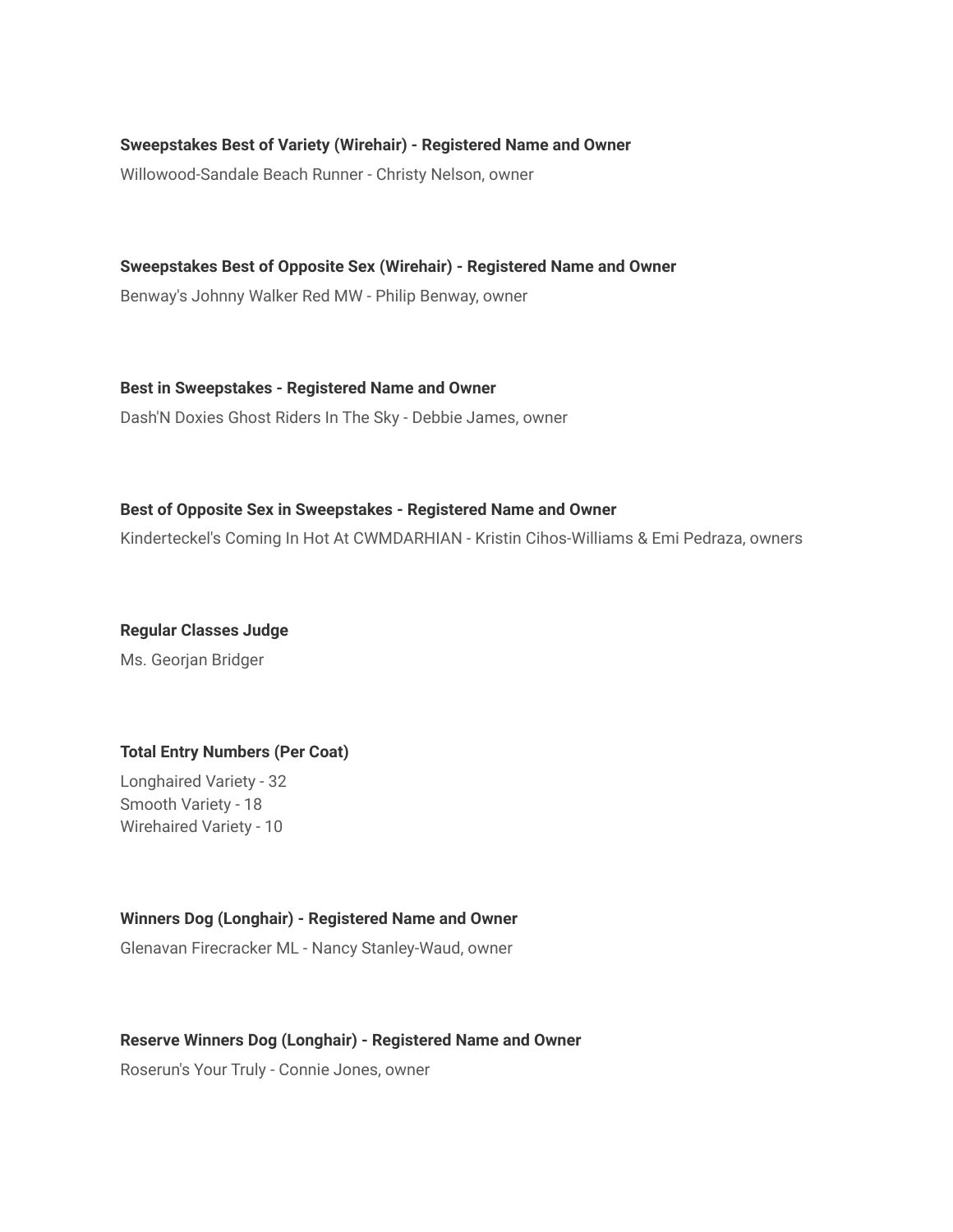### **Winners Bitch (Longhair) - Registered Name and Owner**

Primrose Mrosedoxies Of Majer Kuo FCI - Marissa Gomez, owner

#### **Reserve Winners Bitch (Longhair) - Registered Name and Owner**

HHF CC Harlequin Mooney Madness - Cathie Crouch, Karen Scheiner & Mandy Missildine, owners

#### **Best of Variety (Longhair) - Registered Name and Owner**

GCHB Jaegerhof's Laissez Le Bon Temps Rouler SL, TKN - Sherry Snyder, Erin Karst, Mallorie Seifert & Ava Hata, owners

#### **Best of Winners (Longhair) - Registered Name and Owner**

Primrose Mrosedoxies Of Majer Kuo FCI - Marissa Gomez, owner

### **Best of Opposite Sex (Longhair) - Registered Name and Owner**

Setser's King Of Rock And Roll SL - Ava Hata, Sherry Snyder & Shari Setser, owners

### **Select Dog (Longhair) - Registered Name and Owner**

GCH Lucky Penny's Simply Red At Elysian SL - Janet Georgeanne, Christine Hanneman & K. Fox, owners

#### **Select Bitch (Longhair) - Registered Name and Owner**

GCH Jaegerhof V Setser One Sip At A Time - Shari Setser & Sherrill Snyder, owners

**Winners Dog (Smooth) - Registered Name and Owner**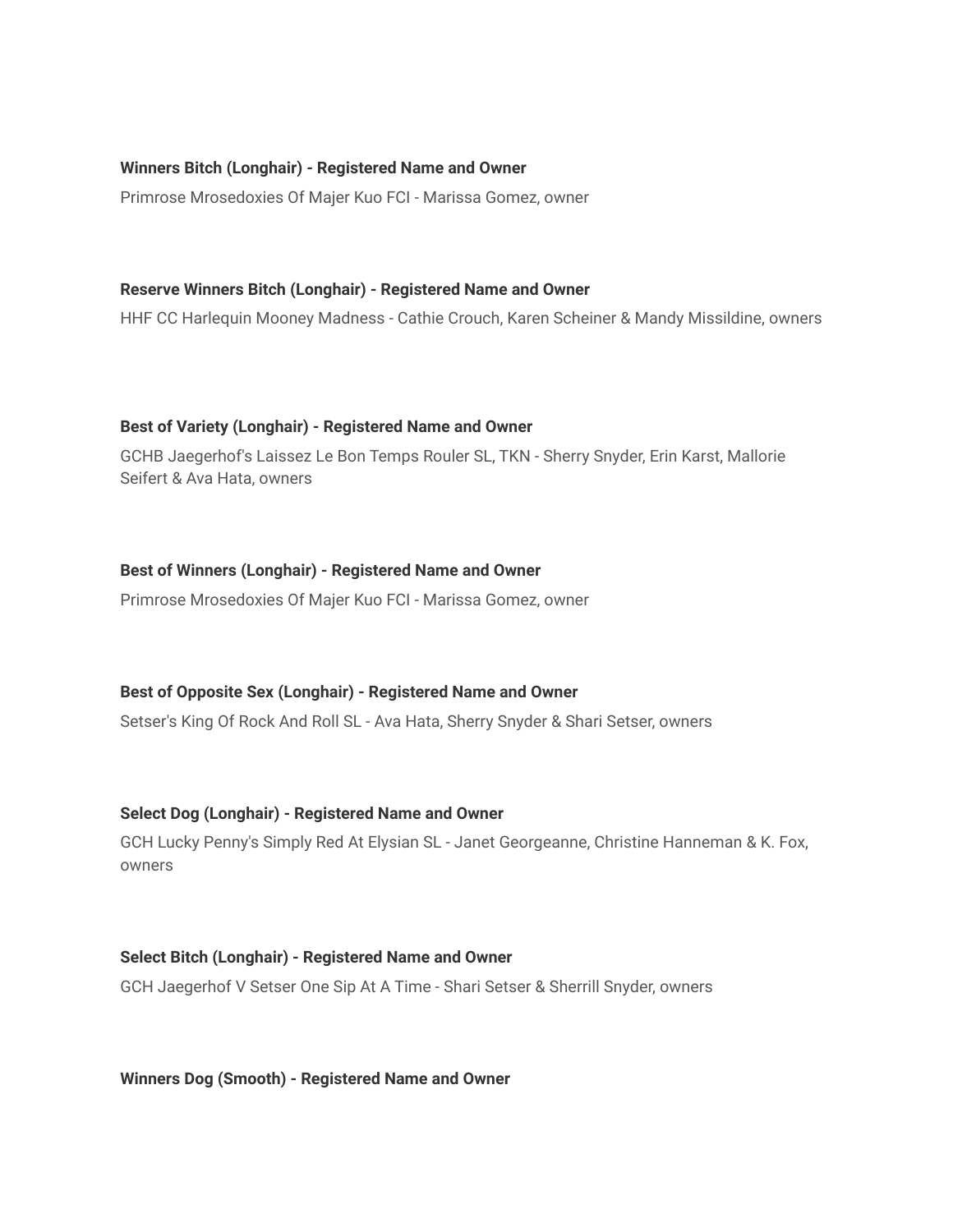Kinderteckel's Coming In Hot At CWMDARHIAN - Kristin Cihos-Williams & Emi Pedraza, owners

**Reserve Winners Dog (Smooth) - Registered Name and Owner** Kinderteckel's Outlaw - Kristin Cihos-Williams & Emi Pedraza, owners

**Winners Bitch (Smooth) - Registered Name and Owner** Kinderteckel's Eleanor Rigby - Kristin Cihos-Williams & Emi Pedraza, owners

### **Reserve Winners Bitch (Smooth) - Registered Name and Owner**

Kinderteckel's Little Willow - Jamie Oh, Jamie Dion, Kristin Cihos-Williams & Emi Pedraza, owners

**Best of Variety (Smooth) - Registered Name and Owner** DC Kinderteckel's Inglenook - Kristin Cihos-Williams & Emi Pedraza, owners

#### **Best of Winners (Smooth) - Registered Name and Owner**

Kinderteckel's Coming In Hot At CWMDARHIAN - Kristin Cihos-Williams & Emi Pedraza, owners

#### **Best of Opposite Sex (Smooth) - Registered Name and Owner**

GCHS Walden V Windyoak's Bouquet Of Dreams MS - Denise Waldo, Elizabeth A. & Mark Johnston, owners

**Select Dog (Smooth) - Registered Name and Owner** GCHB DC Benway's RuPeeve Dances In Drag MS, NE - Pauline Hale, owner

**Select Bitch (Smooth) - Registered Name and Owner**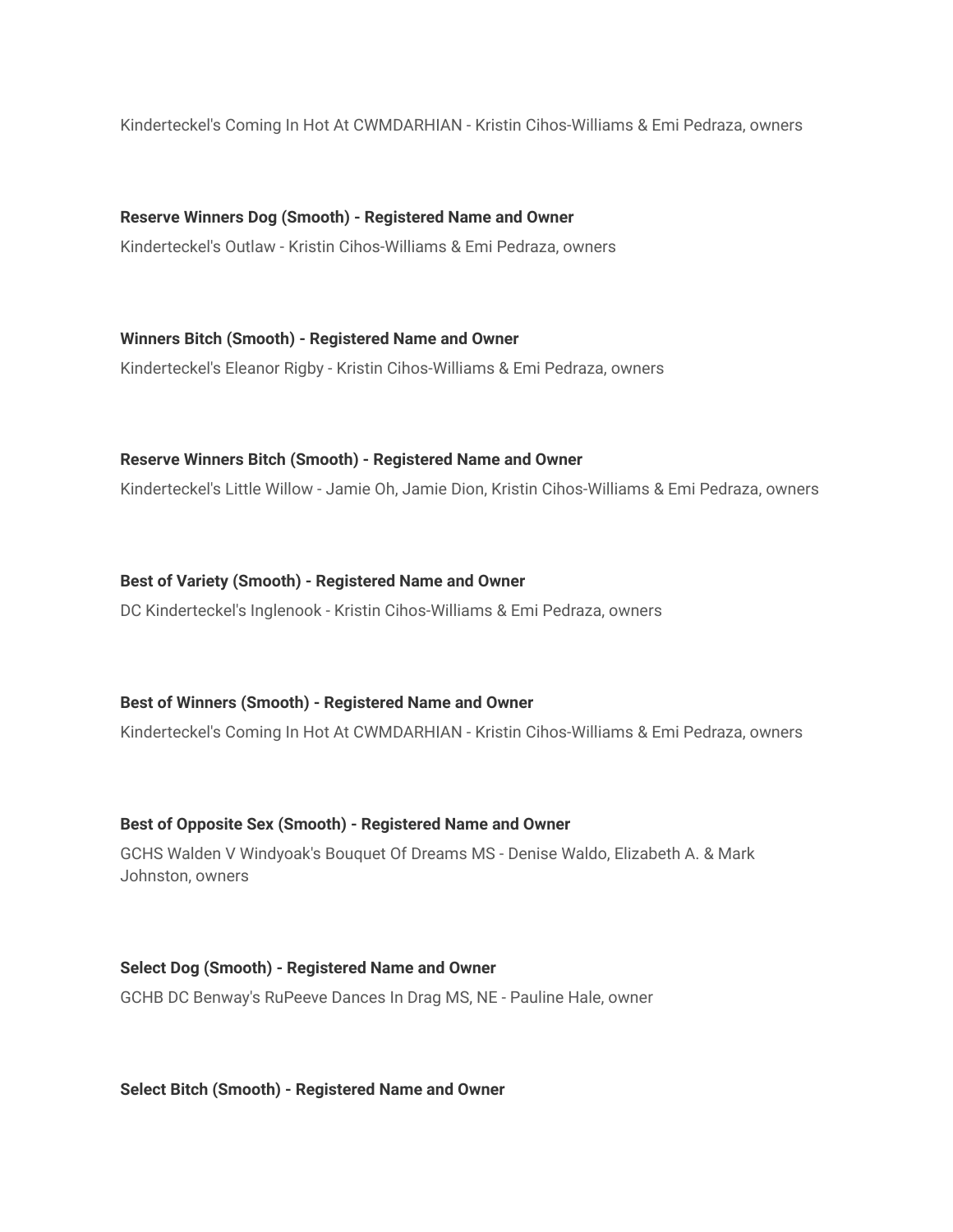(none)

**Winners Dog (Wirehair) - Registered Name and Owner** Benway's Johnny Walker Red MW - Philip Benway, owner

**Reserve Winners Dog (Wirehair) - Registered Name and Owner** Victory At Newcastle Upon Tyne - Nancy C. Gimblett, owner

**Winners Bitch (Wirehair) - Registered Name and Owner** Willowood-Sandale Beach Runner - Christy Nelson, owner

**Reserve Winners Bitch (Wirehair) - Registered Name and Owner** Perrocima's Florita Roja - Marlene E. Perez, owner

**Best of Variety (Wirehair) - Registered Name and Owner** GCH Schoolhouse Wild Is The Wind - Emalia & Hernan Pedraza, owners

**Best of Winners (Wirehair) - Registered Name and Owner**

Willowood-Sandale Beach Runner - Christy Nelson, owner

**Best of Opposite Sex (Wirehair) - Registered Name and Owner** GCH Four Winds Maxwell's Silver Hammer MW - Sherrill Snyder, owner

**Select Dog (Wirehair) - Registered Name and Owner**